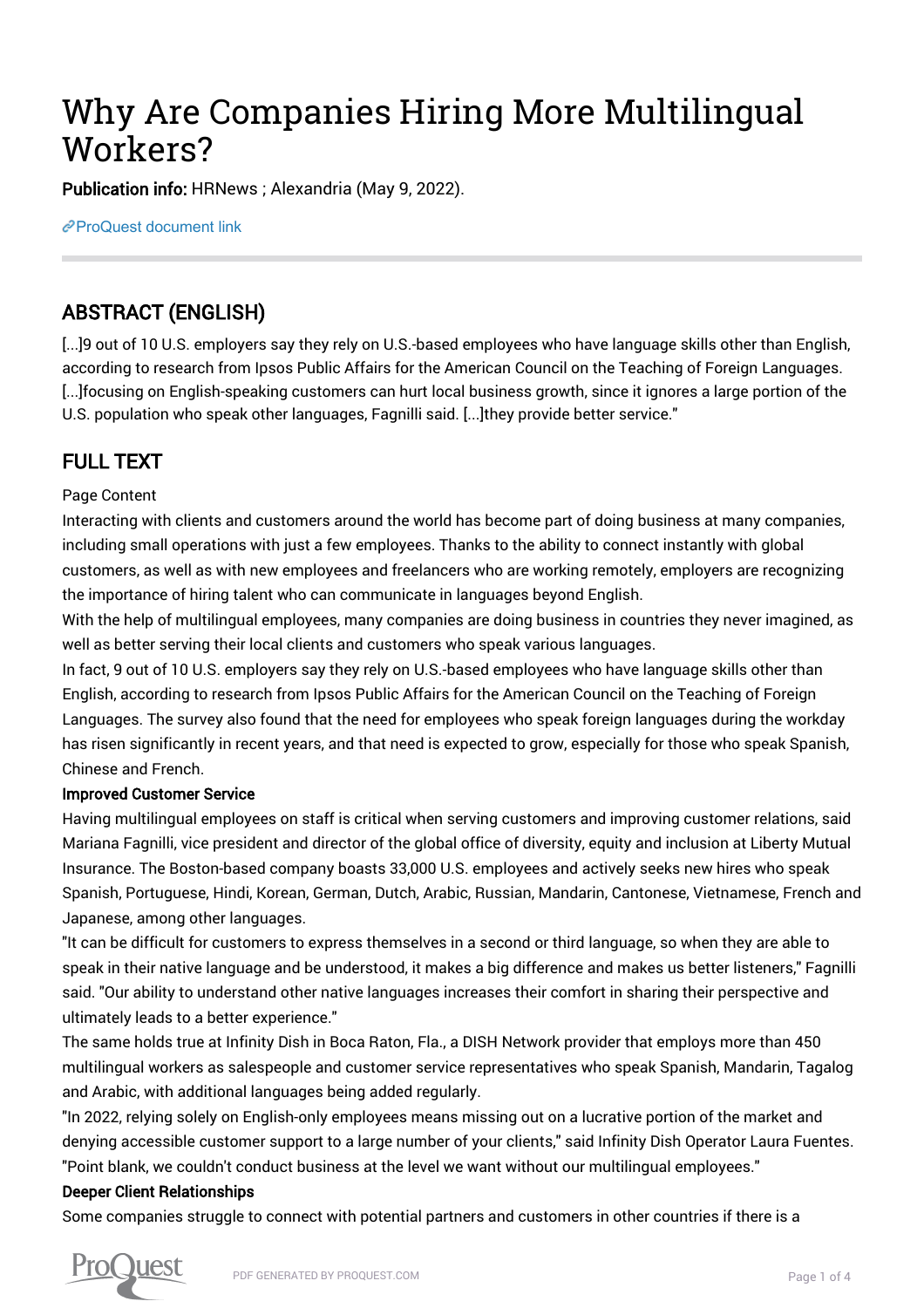language barrier. But when those firms hire multilingual workers, they can better understand clients and improve business relations, said Steven Walker, CEO at Spylix in Phoenix.

Of his firm's more than 100 employees, one-third are multilingual, Walker said. This has proved useful because not only does he save money on translators, but "the quality of relationships [with international clients] and understanding has gradually increased," he said. "Now, we are more aware of our target audience's needs and wants."

#### Faster Business Expansion

Companies that seek to expand worldwide may find it impossible to grow without employing workers who understand other languages, said Ian Sells, co-founder and CEO of RebateKey in Sheridan, Wyo. "Having multilingual workers can provide contextualized information about people and places, which is beneficial in creating and establishing connections and relationships with business networks around the globe," he said. "Having multilingual employees also ensures that you understand another culture better, [bridge] gaps and ensure cultural sensitivity," he added.

In fact, focusing on English-speaking customers can hurt local business growth, since it ignores a large portion of the U.S. population who speak other languages, Fagnilli said.

"Being multilingual and multicultural helps us bring a different point of view and build creative solutions that will ultimately impact the sustainability of the business," she said. "Our current customers are not the same customer we will have tomorrow, and every company needs to be ready for that."

Fagnilli explained that in recent years she and her team have focused specifically on the Latino community, since it accounts for over half of current U.S. population growth.

"To ensure Liberty Mutual can best engage with and tailor to the Latinx community, our strategy team is partnering with our Amigos@Liberty employee resource group for guidance on how to better market and service this growing segment," she said.

Multilingual employees can also help grow a company's bottom line by being more well-rounded in their jobs, said Jennifer Mazzanti, co-founder and CEO of eMazzanti Technologies, a company with 50 employees in Hoboken, N.J., that employs technical workers who speak English, Spanish, French, Albanian, Greek and Italian.

"After years of working with multilingual employees, we learned that they solve problems faster," she said. "Hence, they provide better service."

#### Fueling Creativity and Diversity

Having a workforce where everybody speaks the same language may limit creativity, while adding staff who speak various languages can expand a company's point of view and transform how it operates, said Joshua Rich, CEO and founder of Bullseye Locations in Somerville, N.J.

"Multilingualism is not only a skill, but [it] also shapes one's personality," Rich said. "With their open-mindedness and ability to think broadly, these workers not only make the workplace more efficient, but [they] also help me close deals and cater to international customers."

SHRM Resource Hub Page

Overcoming Workplace Bias

#### Recruiting Multilingual Employees

Given the current talent shortage, many companies are getting creative when seeking multilingual employees. Walker said he advertises jobs primarily on social media, where he includes an e-mail address so job seekers can ask and answer questions.

"State the level of fluency of the language in the job description and advertise the job in the language your company is seeking, and in the candidate's fluent language," he suggested.

At RebateKey, Sells also turns to social media for help finding multilingual candidates. "We search for potential applicants from online Facebook communities," he said. "We ask for help from our remote workers, who then post the job openings to local Facebook communities."

Along with recruiting at colleges and universities, the HR team at Liberty Mutual also collaborates with

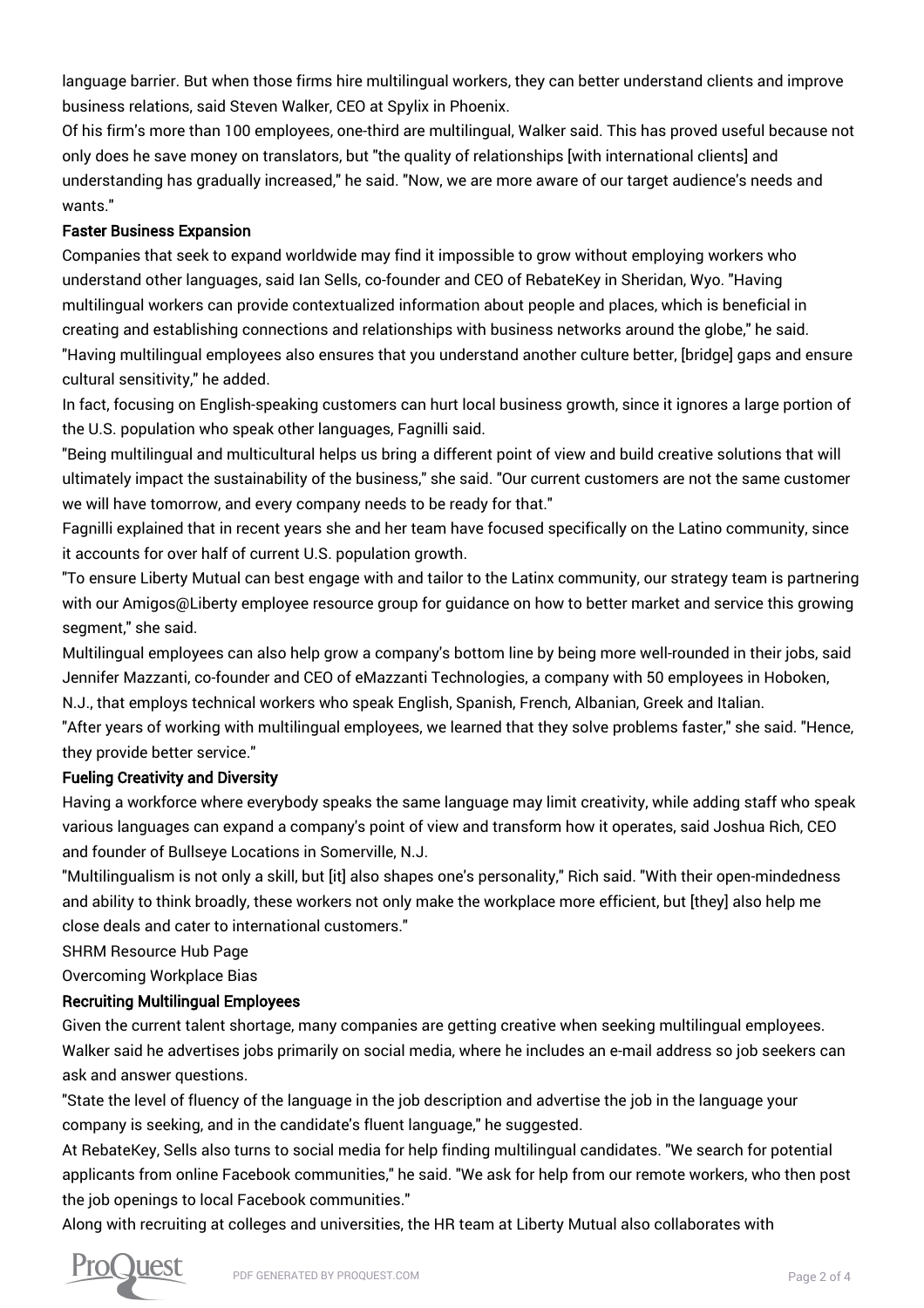professional organizations to find multicultural employees.

"We use a variety of databases that reach talent of all backgrounds, highlighting the need for a multilingual employee," Fagnilli said. Her advice? "Consider partnering with organizations such as Prospanica, HACR [the Hispanic Association on Corporate Responsibility], The Partnership, Ascend and others to connect with talent of all backgrounds and at all levels of employment."

Fagnilli said that at Liberty Mutual, multilingual employees have proved invaluable. "Those who are multilingual have a cultural agility that is practiced every day, which is critical for any employer that is concerned with the sustainability of their business, whether within the U.S. or overseas," she said.

"Multicultural people bring that to the table as part of their identity."

Kylie Ora Lobell is a freelance writer based in Los Angeles.

### DETAILS

| Subject:                       | Language; Talent management; Customer services; Multilingualism; Multiculturalism<br>&pluralism Employees; Social networks                                                               |
|--------------------------------|------------------------------------------------------------------------------------------------------------------------------------------------------------------------------------------|
| <b>Business indexing term:</b> | Subject: Talent management Customer services Employees Social networks                                                                                                                   |
| Location:                      | <b>United States--US</b>                                                                                                                                                                 |
| Identifier / keyword:          | HR Expertise; Language; Behavioral Competencies; Employee Relations; Cultural<br>Competence; Dimensions; Diversity and Inclusion; Global and Cultural Effectiveness;<br><b>Global HR</b> |
| <b>Publication title:</b>      | <b>HRNews; Alexandria</b>                                                                                                                                                                |
| <b>Publication year:</b>       | 2022                                                                                                                                                                                     |
| <b>Publication date:</b>       | May 9, 2022                                                                                                                                                                              |
| Section:                       | <b>Employee Relations</b>                                                                                                                                                                |
| <b>Publisher:</b>              | Society for Human Resource Management                                                                                                                                                    |
| Place of publication:          | Alexandria                                                                                                                                                                               |
| <b>Country of publication:</b> | United States, Alexandria                                                                                                                                                                |
| <b>Publication subject:</b>    | <b>Business And Economics--Personnel Management</b>                                                                                                                                      |
| <b>ISSN:</b>                   | 10473157                                                                                                                                                                                 |
| Source type:                   | <b>Trade Journal</b>                                                                                                                                                                     |
| Language of publication:       | English                                                                                                                                                                                  |
| Document type:                 | <b>News</b>                                                                                                                                                                              |
| <b>ProQuest document ID:</b>   | 2661513422                                                                                                                                                                               |